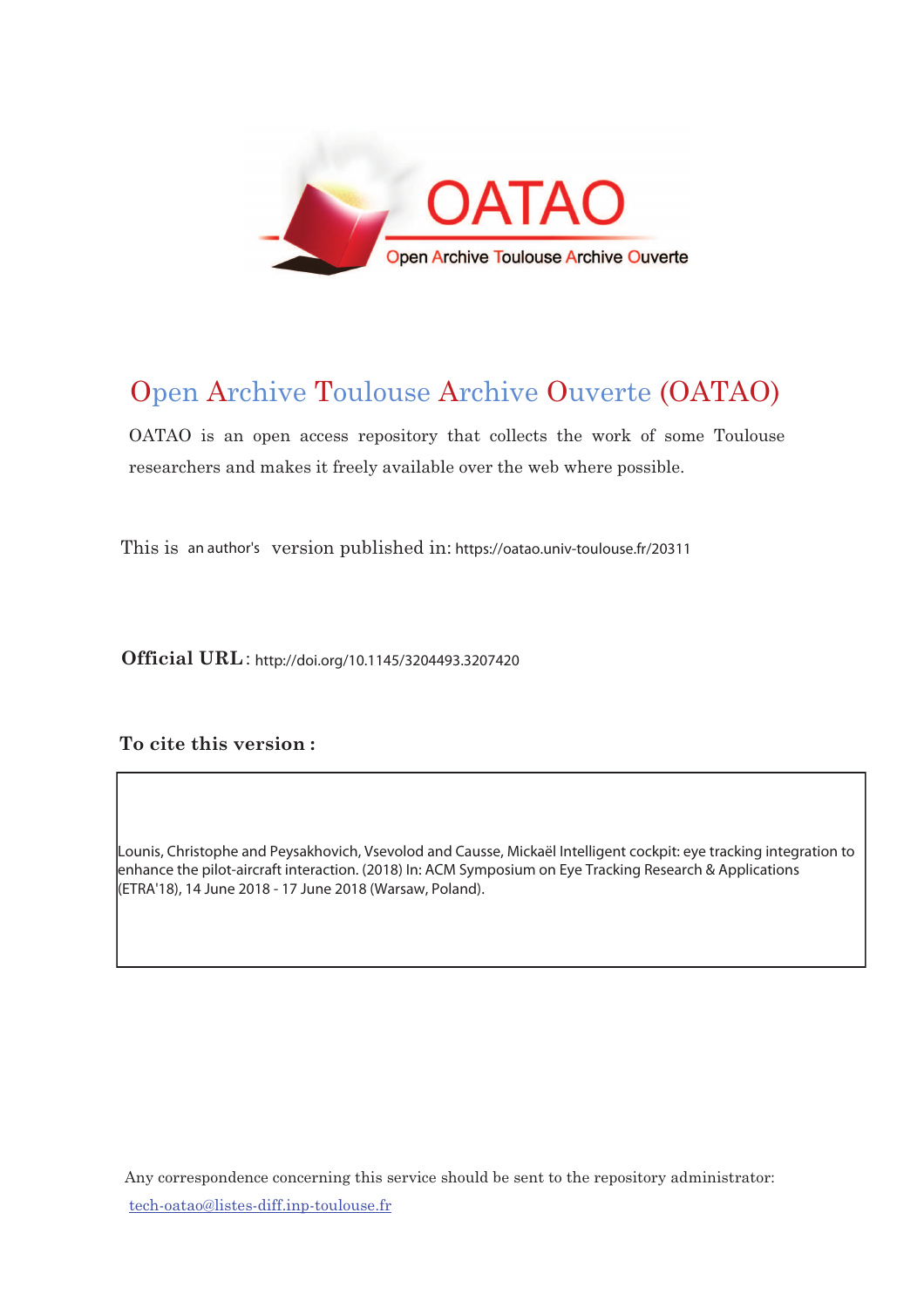## Intelligent cockpit: eye tracking integration to enhance the pilot-aircraft interaction

Christophe Lounis ISAE-SUPAERO, Toulouse, France christophe.lounis@isae-supaero.fr

Vsevolod Peysakhovich ISAE-SUPAERO, Toulouse, France vsevolod.peysakhovich@isae-supaero.fr

Mickaël Causse ISAE-SUPAERO, Toulouse, France mickael.causse@isae-supaero.fr

#### ABSTRACT

In this research, we use eye tracking to monitor the attentional behavior of pilots in the cockpit. We built a cockpit monitoring database that serves as a reference for real-time assessment of the pilot's monitoring strategies, based on numerous flight simulator sessions with eye-tracking recordings. Eye tracking may also be employed as a passive input for assistive system, future studies will also explore the possibility to adapt the notifications' modality using gaze.

#### CCS CONCEPTS

• Human-centered computing  $\rightarrow$  HCI design and evaluation methods; Human computer interaction (HCI);

#### **KEYWORDS**

Eye-tracking, Eye movements, Human factors, Human computer interaction, Neuroergonomics, Cockpit monitoring, Flying assistance technology

#### ACM Reference Format:

Christophe Lounis, Vsevolod Peysakhovich, and Mickaël Causse. 2018. Intelligent cockpit: eye tracking integration to enhance the pilot-aircraft interaction. In ETRA '18: 2018 Symposium on Eye Tracking Research and Applications, June 14–17, 2018, Warsaw, Poland. ACM, New York, NY, USA, [3](#page-3-0) pages.<https://doi.org/10.1145/3204493.3207420>

#### 1 RESEARCH OBJECTIVES

Nowadays, aviation is the safest mode of transportation with less than one accident per million flights [\[Airplane 2016\]](#page-2-0). Despite this low rate, accidents still occur; and human error is its major causal factor [\[Shappell et al.](#page-3-1) [2007\]](#page-3-1). Even if humans are able to cope with complex and degraded situations, the limitations of the human attentional capabilities are unavoidable and need to be taken into account. The National Transportation Safety Board (NTSB) found

monitoring and cross-checking errors being involved in the majority of the accidents [\[Board 1994\]](#page-2-1). As such, the Federation Aviation Administration (FAA) issued a directive that includes new requirements for improving flight crew monitoring skills during the initial training [\[\(FAA\) 2013\]](#page-3-2). Moreover, the Bureau Enquetes-Accidents (BEA), the French accidents investigation agency, recommended studying pilot monitoring with eye-tracking to improve flight safety [\[\(BEA\) 2013\]](#page-2-2).

### 2 HYPOTHESIS AND PROBLEM STATEMENT

Neuroergonomics approach proposes to use neuroscience tools to monitor the operator in order to assess its cognitive state when facing complex activities [\[Parasuraman and Rizzo 2008\]](#page-3-3). Far from replacing the human by machines, its goals are to enhance and optimize the human-system cooperation. A promising way to do so, the core of the current thesis project, is to integrate eye tracker on board in order to monitor pilots eye movements [\[Peysakhovich](#page-3-4) [et al.](#page-3-4) [2016\]](#page-3-4). These data can be further used to deduce the crew attentional state, the breakdown of which can be detected early and prevented [\[Dehais et al.](#page-2-3) [2017,](#page-2-3) [2015;](#page-3-5) [Lefrancois et al.](#page-3-6) [2016;](#page-3-6) [Liu et al.](#page-3-7) [2016;](#page-3-7) [Peysakhovich et al. 2018\]](#page-3-8).

#### 3 APPROACH AND METHOD

In the first part, the project aims to build a database of visual circuits. This database will serve as an optimal cockpit monitoring reference. This database will integrate different eye movement characteristics (dwell times, time without fixation, blinks, etc.) according to the different flight phases or aircraft configurations. In the second part, we will study different alerting modalities (haptic, sound, visual) that could be employed according to the pilot' attentional state. For example, literature showed that if the pilot is too much focused on visual information, auditory information can be unnoticed[\[Dehais](#page-2-4) [et al. 2014\]](#page-2-4). A haptic alarm might be employed in such context.

#### PRELIMINARY RESULTS

A first experiment, involving 12 airlines pilots was conducted in the ISAE-SUPAERO PEGASE flight simulator. Pilots were between 23 and 52 years old (mean = 39, SD = 17.32). They had a minimum of 5800 hours of flight with airline aircraft (mean=2163, SD=1636.15). Pilots performed twice three different manual landings. Scenario 1 corresponded to a nominal manual landing. In the two others landings scenarios, pilots were asked to perform a supplementary monitoring task (double-task).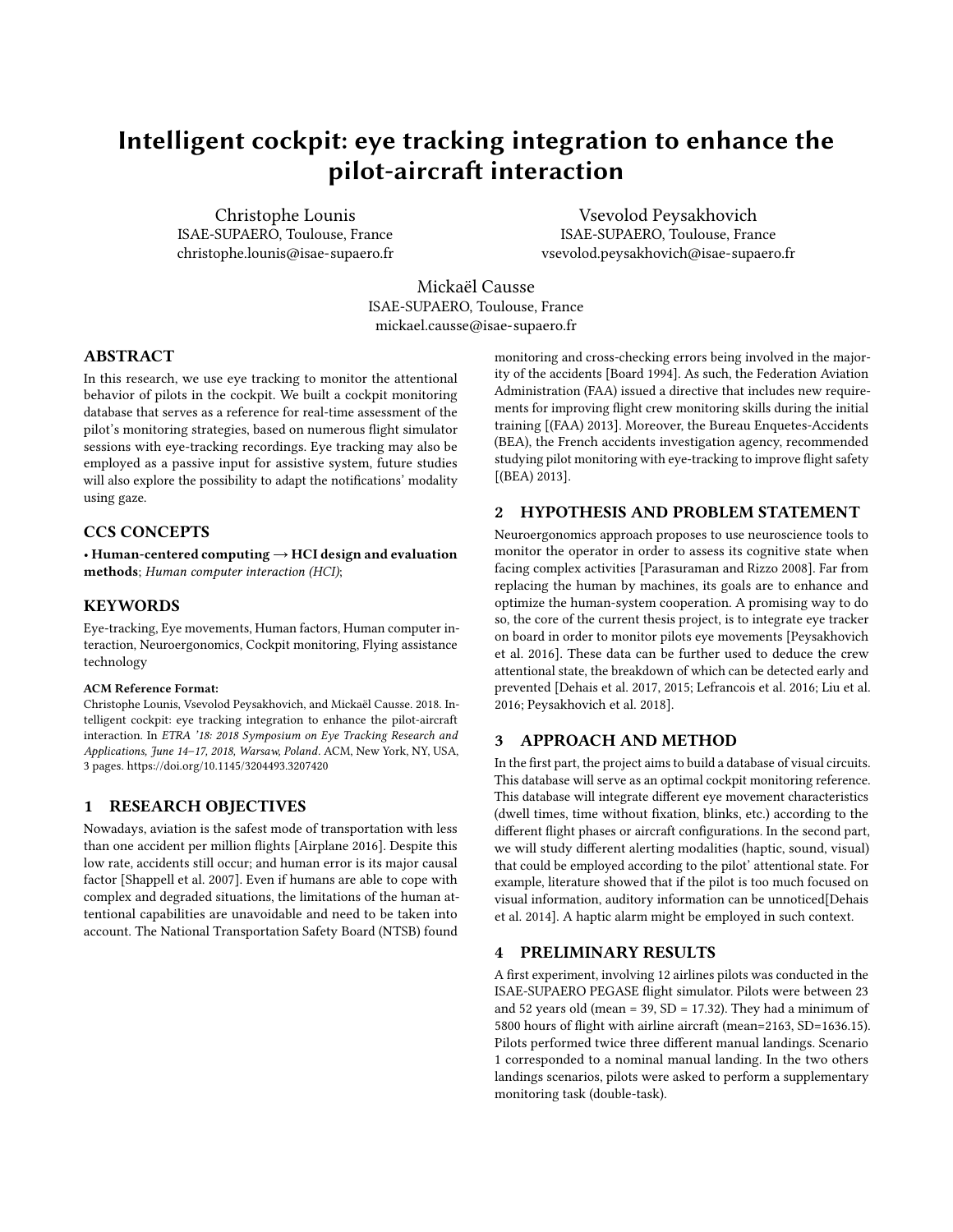ETRA '18, June 14–17, 2018, Warsaw, Poland Lounis, Peysakhovich and Causse



Figure 1: Cockpit Display with Areas Of Interest and Sub-AOIS: (1) Primary Flight Display (PFD), (2) Navigation Display (ND),(3) Electronic Centralized Aircraft Monitoring (ECAM), (4) Out of Window (OTW),(5) Flight Control Unit (FCU), (6) Flight Mode Annunciator (PFD.FMA) , (7) Speed Tape (PFD.SPD), (8) Attitude indicator (PFD.ATT), (9) Vertical Speed Tape (PFD.VS), (10) Heading Tape (PFD.HDG), (11) Message Zone (PFD.MSG), (12) Navigation display indicator of the PFD.

The monitoring task consisted in calling out the distance in nautical miles (Nm) between the aircraft and a designed radio beacon. The pilots were asked to call out the distance either every 0.5 Nm (scenario 2) or every 0.2 Nm (scenario 3). A Smart Eye system recorded eye movements of the pilots. The cockpit has been divided into several Areas Of Interest (AOIs, Figure 1) corresponding to the flight instruments. The Figure 2 presents the result of this experiment with the non-monitored AOIs, the time during which the AOIs were not fixed.

#### 5 PLANS FOR FUTURE WORK

Both types of eye movements characteristics (i.e. non-monitored and fixations frequency) will allow adding in the cockpit an adaptive system with some rules about pilot's eye movements. The time threshold that defined tolerance for non-monitored AOIs will be included in a Flight Eye-Tracking Assistant (FETA). The priority of the alarms will be defined by the fixations frequency in order to manage potential conflicts between concurrent alerts. Next experiment will try to compare pilot' performance during landing task with and without FETA system in order to validate the system efficiency in baseline case.

#### REFERENCES

- <span id="page-2-0"></span>Boeing Commercial Airplane. 2016. Statistical Summary of Commercial Jet Airplane Accidents Worldwide Operation.
- <span id="page-2-2"></span>British European Airways (BEA). 2013. Study on Aeroplane State Awareness during Go-Around.
- <span id="page-2-1"></span>United States. National Transportation Safety Board. 1994. Safety Study: A Review of Flightcrew-involved Major Accidents of US Air Carriers, 1978 Through 1990.
- <span id="page-2-3"></span>Frédéric Dehais, Julia Behrend, Vsevolod Peysakhovich, Mickaël Causse, and Christopher D Wickens. 2017. Pilot Flying and Pilot Monitoring's Aircraft State Awareness During Go-Around Execution in Aviation: A Behavioral and Eye Tracking Study. The International Journal of Aerospace Psychology 27, 1-2 (2017), 15–28.
- <span id="page-2-4"></span>Frédéric Dehais, Mickaël Causse, François Vachon, Nicolas Régis, Eric Menant, and Sébastien Tremblay. 2014. Failure to detect critical auditory alerts in the cockpit:



Figure 2: From the top to bottom, box plots of nonmonitored AOIs for each scenario 1, 2, 3.